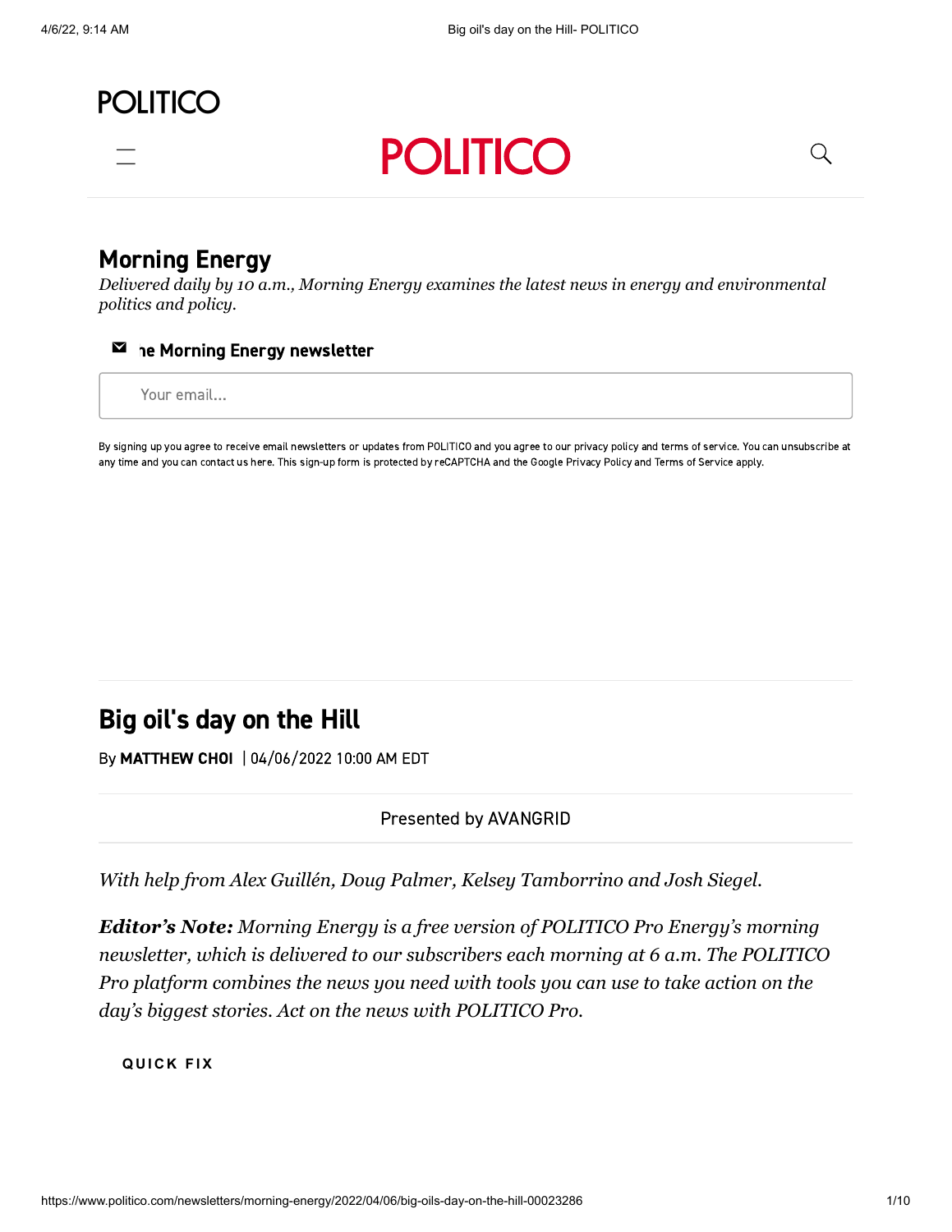**— Big oil's top executives will testify before Congress this morning,** and Democrats and Republicans are set to face off on the causes of the country's high gasoline prices.

**— EPA Administrator Michael Regan will defend his agency's budget request** in the Senate, stressing the need to finance EJ and climate prioritize, as well as revitalize an agency gutted under Trump.

**— EPA is trying its hand at banning asbestos again,** this time with new Congressional regulatory authority.

**HAPPY WEDNESDAY!** I'm your host, Matthew Choi. Congrats to Exxon Mobil's Jennifer Linker for knowing Addis Ababa Bole International Airport is the busiest airport in East Africa. For today's trivia: How many stars are on the EU flag? Send your tips and trivia answers to [mchoi@politico.com.](mailto:mchoi@politico.com) Find me on Twitter [@matthewchoi2018](https://twitter.com/matthewchoi2018).

*[Check out the POLITICO Energy podcast](https://politico-energy.simplecast.com/) — all the energy and environmental politics and policy news you need to start your day, in just five minutes. Listen and subscribe for free at [politico.com/energy-podcast.](https://www.politico.com/energy-podcast) On today's episode: The oil industry's defender.*



A message from AVANGRID: As a leading sustainable energy company, we are accelerating the transformation to a cleaner tomorrow. [Learn how here.](https://ad.doubleclick.net/ddm/clk/525248068;333006293;e)

#### **D R I V I N G T H E D AY**

**BIG OIL IN THE BIG SEAT:** The House Energy and Commerce Oversight Subcommittee gets some face time with the top dogs of the country's biggest oil producers today. In floor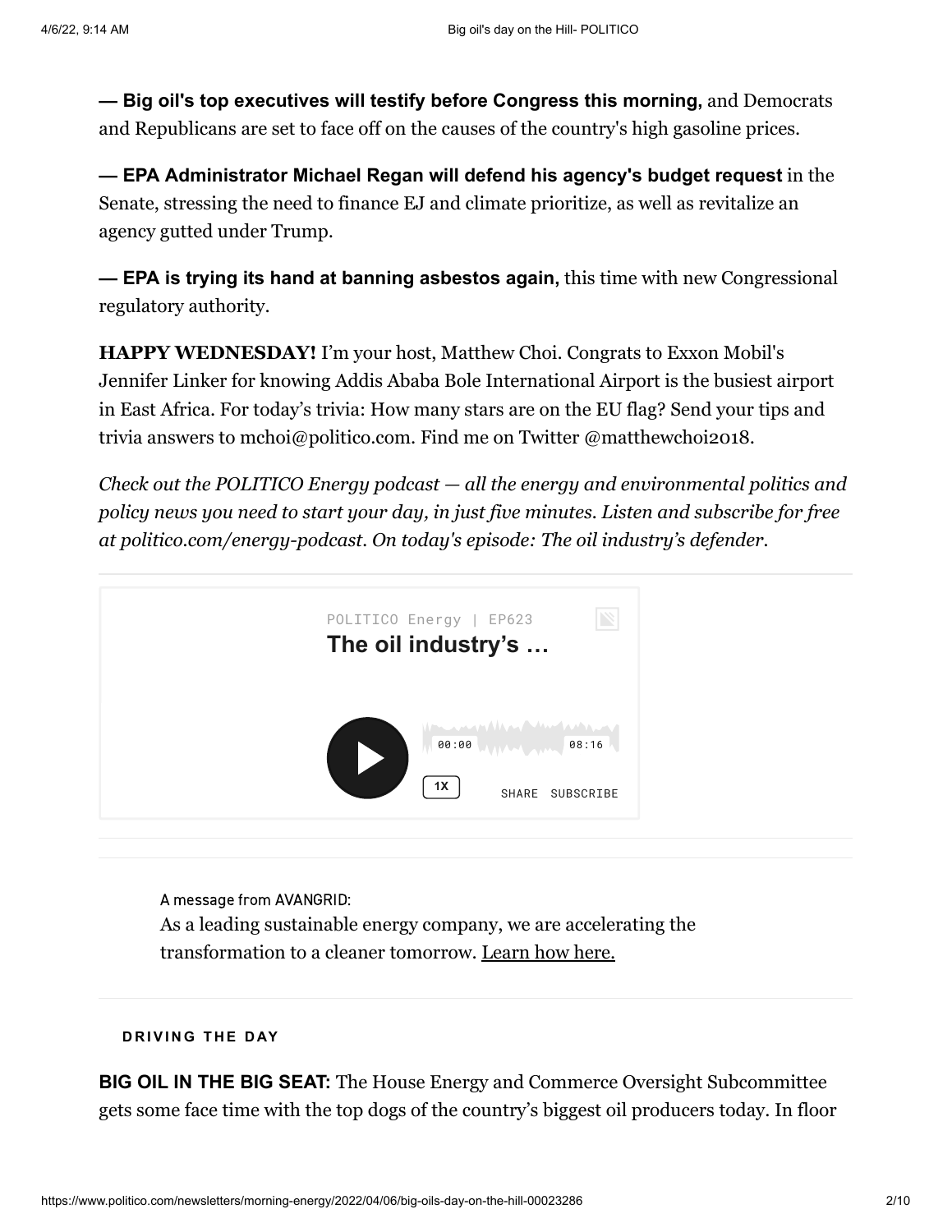speeches and committee hearings for weeks, Democrats have accused companies of prioritizing investor profits over consumer welfare, riding high crude oil prices from the post-vaccine economic recovery to collectively make more than \$76 billion in profit last year while drivers bear the brunt of high gasoline prices.

Republicans will attribute rising gasoline prices to the Biden administration's climate and energy policy, including the shutdown of the Keystone XL Pipeline and last year's pause on federal oil and gas leases. They'll also point to the influx of federal dollars' impact on the country's ballooning inflation reflected at the pump.

In the hot seat will be BP America's [David Lawler,](https://energycommerce.house.gov/sites/democrats.energycommerce.house.gov/files/documents/Witness%20Testimony_%20Lawler_OI_2022.4.6.pdf) Chevron's [Michael Wirth](https://energycommerce.house.gov/sites/democrats.energycommerce.house.gov/files/documents/Witness%20Testimony_Wirth_OI.2022.4.6.pdf), Devon Energy's [Richard Muncrief,](https://energycommerce.house.gov/sites/democrats.energycommerce.house.gov/files/documents/Witness%20Testimony_Muncrief_OI_2022.4.6.pdf) Exxon Mobil's [Darren Woods](https://energycommerce.house.gov/sites/democrats.energycommerce.house.gov/files/documents/Witness%20Testimony_Woods_OI_2022.4.6.pdf), Pioneer Natural Resources' [Scott Sheffield](https://energycommerce.house.gov/sites/democrats.energycommerce.house.gov/files/documents/Witness%20Testimony_Sheffield_OI_2022.4.6.pdf) and Shell USA's [Gretchen Watkins,](https://energycommerce.house.gov/sites/democrats.energycommerce.house.gov/files/documents/Witness%20Testimony_Watkins_OI_2022.4.6.pdf) as well former Trump National Security Adviser [H.R. McMaster](https://energycommerce.house.gov/sites/democrats.energycommerce.house.gov/files/documents/Witness%20Testimony_McMaster_OI_2022.4.6_0.pdf), now a senior fellow at the Hoover Institution.

Expect lots of talk about how the price of crude is the biggest driver of gasoline prices, and how oil prices are set on the global market, not by the companies that drill the wells. Many of these oil companies are ramping up production in response to the surge in prices after Russia's invasion exacerbated an already tight market, but the increase has been slower than might otherwise be expected. Oil companies have complained they are hamstrung by equipment shortages and the tight labor market.

**In a preview of arguments likely to resurface in today's hearing,** Kathleen Sgamma, president of the Western Energy Alliance, told the Senate Commerce Committee on Tuesday that the administration's signals toward the fossil fuel industry have had a chilling effect on investors who fear their money could go into projects that will get stopped by future regulations — particularly for smaller domestic drilling operations. And an industry source who has been in contact with some of the oil firms ahead of today's hearing stressed that the companies will flatly reject that they are engaging in price gouging.

Exxon's Woods [warned a year ago that oil prices were primed for a surge,](https://www.cnbc.com/video/2021/04/07/full-interview-with-exxon-ceo-darren-woods-on-the-companys-climate-strategy.html?&qsearchterm=darren%20woods) telling CNBC at the time that decreased investment in 2020 due to the pandemic-driven demand plunge would erode the nation's production capacity and drive up consumer prices when demand returned. U.S. refinery capacity — which actually turns the crude into usable liquid fuels dipped in 2020 as five refineries, with a combined capacity of 801,146 barrels per day, halted operations following the drop in demand.

## **Still, the companies enjoyed one of their most profitable years last year,**

including Exxon Mobil showing [record quarterly profits](https://www.reuters.com/business/energy/exxon-signals-record-quarterly-profit-oil-gas-prices-2022-04-04/) from the surge of global crude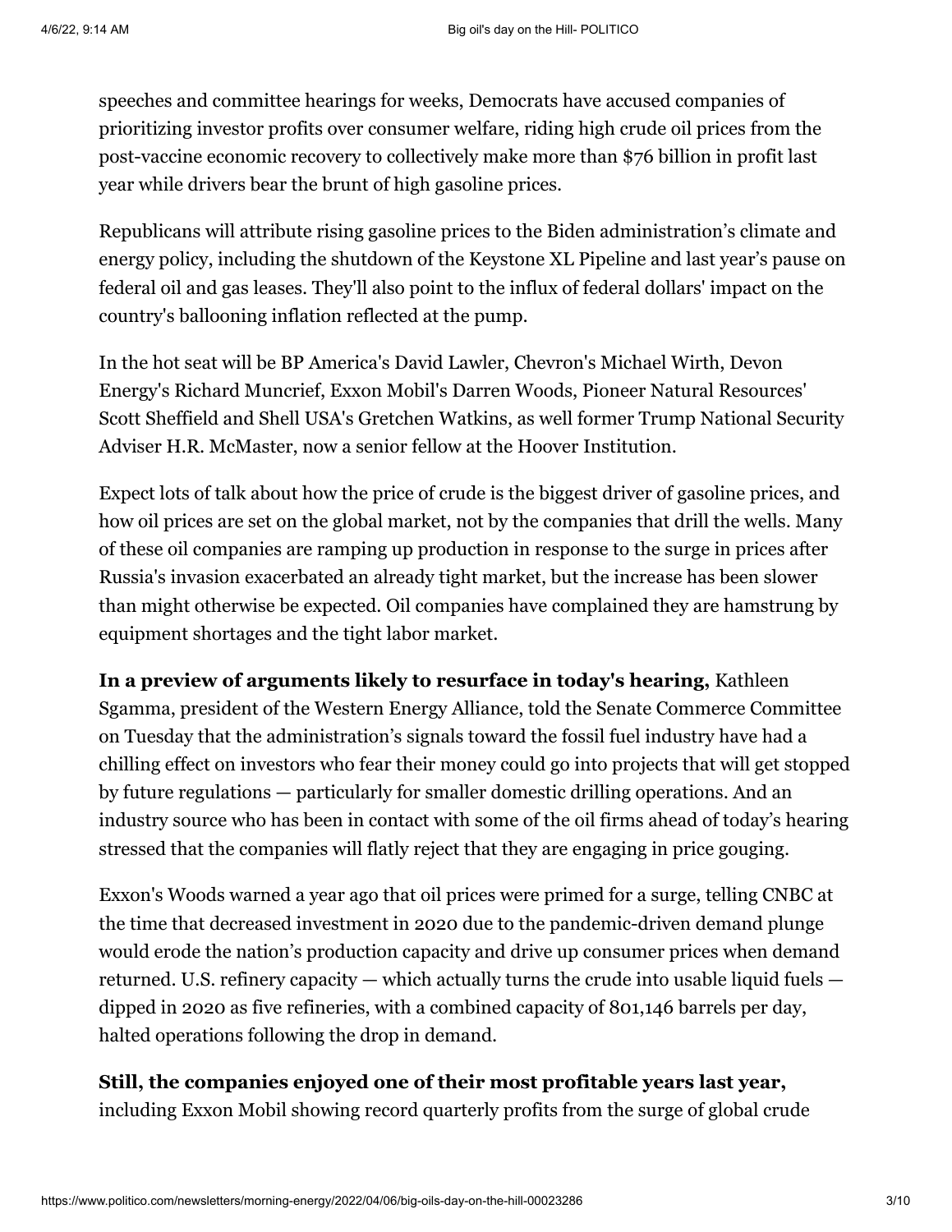prices. Democratic leadership on the House Oversight Committee urged the oil producers to use their windfall profits to [invest in renewable energy](https://oversight.house.gov/news/press-releases/chairs-maloney-and-khanna-call-on-big-oil-to-end-stock-buybacks-use-record), and Democrats including Sens. [Tammy Duckworth](https://directory.politicopro.com/congress/member/198768) (Ill.), [Elizabeth Warren](https://directory.politicopro.com/congress/member/140963) (Mass.) and [Tammy Baldwin](https://directory.politicopro.com/congress/member/51260) (Wis.) are working on bills to ban price gouging during international crises.

All that aside, the biggest winner in these hearings so far has been the political theater. Lawmakers in the Senate Energy, EPW and Commerce committees have all held hearings on the topic in recent weeks, and some of the questioning is becoming like a broken record at this point. That presents a risk for Democrats who worry about how high gas prices will affect the results of the November election. But party moderate and committee member [Scott Peters](https://directory.politicopro.com/congress/member/199009) (D-Calif.) said the party should focus on finding solutions.

"Blame is what you do when you're losing, and I don't think we should start there," he told POLITICO's Josh Siegel.

**O N T H E H I L L**

**REGAN JUSTIFIES HIMSELF:** EPA Administrator Michael Regan goes before the Senate [Environment and Public Works Committee today to defend the administration's \\$11.9](https://subscriber.politicopro.com/article/2022/03/white-house-seeks-big-budget-boost-for-epa-00020827) billion budget request for the agency. Regan plans to stress the agency's work on environmental justice, tackling climate change, updating infrastructure and restaffing the agency that suffered a personnel exodus during the Trump years.

"Over the last year, we've made important progress toward many of these goals," Regan plans to say according to a draft of his testimony shared with ME. "But there is still much more work to do to ensure that all our children have safe, healthy places to live, learn, and play; to build a stronger, more sustainable economy; and to advance American innovation and ingenuity."

[The White House proposal requests a 25 percent increase over the fiscal 2022 omnibus](https://legislation.politicopro.com/bill/US_117_HR_2471) package to put the agency budget at \$11.9 billion, a level that ME would be shocked if Congress grants this fiscal year.

**IN CASE YOU MISSED IT:** Rep. [Fred Upton](https://directory.politicopro.com/congress/member/51657) (R-Mich.) is calling it quits and won't run for reelection this year. He was among the 13 House Republicans who voted for the bipartisan infrastructure package last year. [Alex Daugherty has more for Pros](https://subscriber.politicopro.com/article/2022/04/another-infrastructure-republican-heads-for-the-exits-00023152).

#### **A R O U N D T H E A G E N C I E S**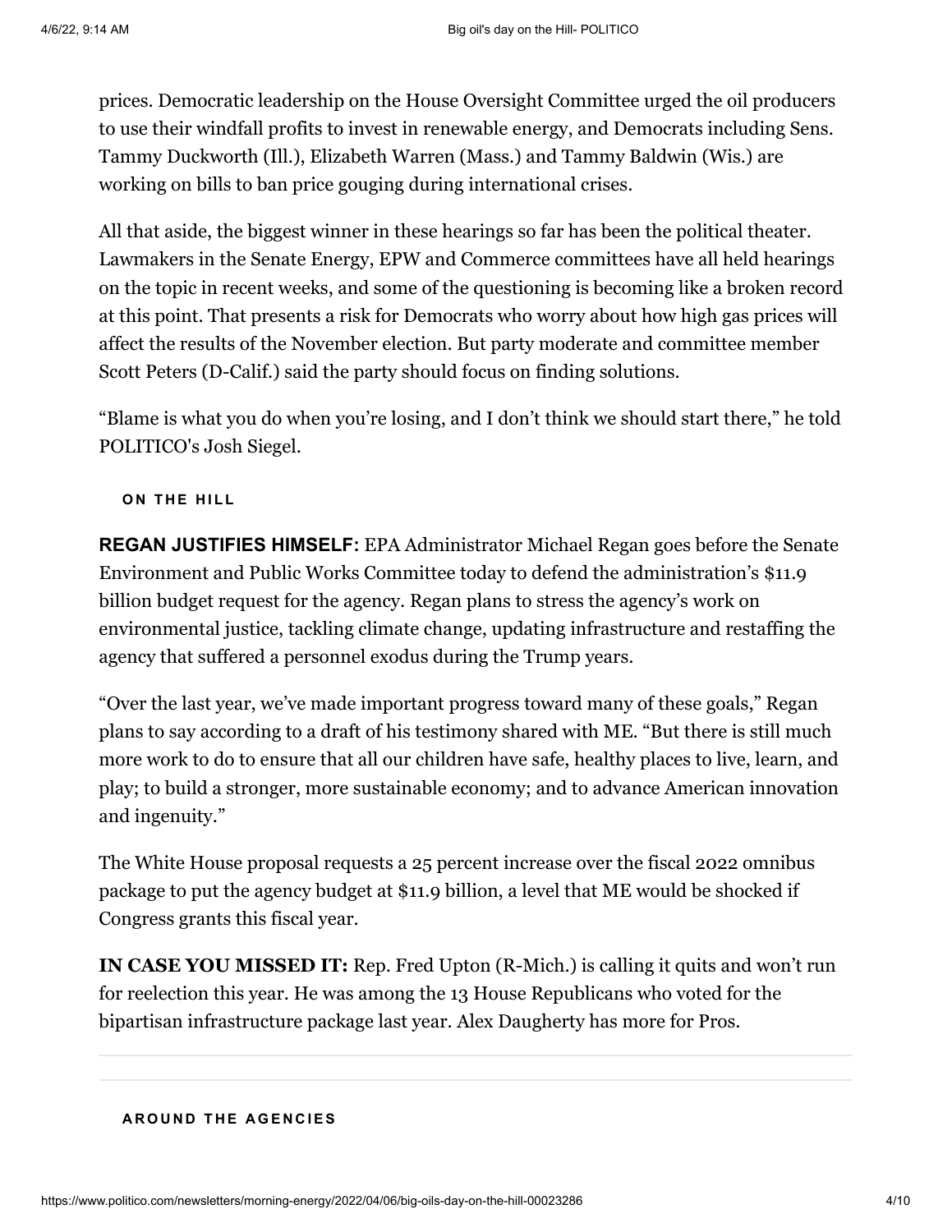**SAYONARA, ASBESTOS:** EPA has once again [proposed banning almost](https://subscriber.politicopro.com/f/?id=0000017f-fa92-da1b-a77f-fefbe37e0000) all remaining ongoing uses of asbestos, more than three decades after its prior attempt was slapped down by the courts. Things are a little different this time around, though; far fewer industries use the fibers, and EPA has new regulatory authority thanks to Congress's 2016 overhaul of the Toxic Substances Control Act. While anti-asbestos advocates were pleased with the proposal, they still called on Congress to put the nail in the coffin and pass a legislative ban, as well. Alex Guillén [has more on EPA's landmark proposal](https://subscriber.politicopro.com/article/2022/04/epa-moves-to-ban-asbestos-after-decades-of-failures-00022900).

The announcement is the latest push from EPA's Office of Chemical Safety and Pollution Prevention, led by Michal Freedhoff, a former Hill staffer who worked on the 2016 Toxic Substances Control Act reauthorization.

**Industry unhappy:** Raw asbestos has only one remaining use in the U.S., in the production process at about one-third of chlorine-producing plants. Facing a \$1.8 billion upfront capital cost to convert, chemical industry groups came out swinging against EPA's proposal.

The American Chemistry Council called on EPA to withdraw the proposed ban, arguing that its use in chlor-alkali manufacturing is safe for workers and that the ban risks restricting supplies of chlorine, which is used to treat drinking water and in a host of products and applications. In addition, Marty Durbin, president of the U.S. Chamber's Global Energy Institute, called on EPA for "a more realistic approach."

**TAI URGES MEXICO TO STOP 'CONCERNING' ENERGY ACTIONS:** U.S. Trade Representative Katherine Tai has urged the Mexican government to reverse course on a series of energy policy changes that she said appear to violate the USMCA and threaten "over \$10 billion in U.S. investment in Mexico, much in renewable energy installations."

"In the spirit of partnership, and continued serious desire to strengthen our joint competitiveness, I want to inform you that I will be considering all available options under [the USMCA to address these concerns," Tai wrote in a Mar 31 letter to Mexican Economy](https://subscriber.politicopro.com/f/?id=0000017f-fbc3-dbc2-a77f-fbe322cd0000) Minister Tatiana Clouthier. "I therefore urge your Government to discontinue these concerning actions and ensure the rights of U.S. investors and exporters are protected."

The letter was first reported by the Mexican news organization Reforma and a copy was later obtained by POLITICO. It echoes statements Tai made last week in testimony on Capitol Hill, while providing a few more details. "Unfortunately, while we have tried to be constructive with the Mexican government in addressing these concerns, there has been no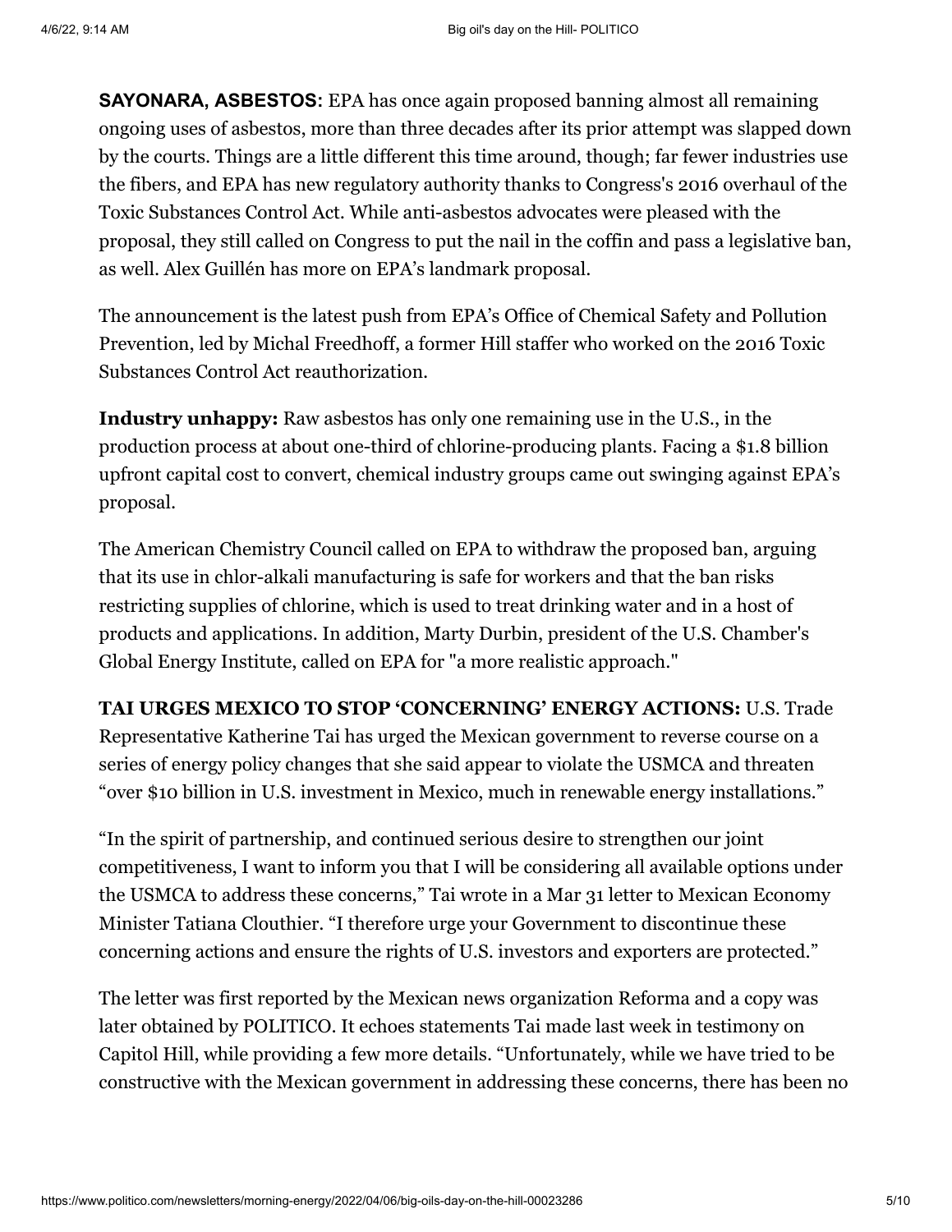change in policy in Mexico, and U.S. companies continue to face arbitrary treatment," she wrote.

**WELL THIS IS AWKWARD:** The Biden administration is looking to increase Canadian oil imports to offset thee loss of Russian energy — but they're hung up on how to expand [transit capacity without resurrecting the Keystone XL pipeline, The Wall Street Journal](https://www.wsj.com/articles/u-s-wants-more-oil-from-canada-but-not-a-new-pipeline-to-bring-it-11649163668) reports.

ME can only imagine the political cacophony if they did that. But analysts tell the Journal that expanding the pipeline network would offer a far more efficient transit option than costly rail and that current transit capacity is a major impediment to meeting U.S. demand.

"There's not a limitation in terms of resource potential," Kevin Birn, an analyst with S&P Global Commodity Insights, told The Journal. "There's a limitation of capacity."

Still, the Keystone XL pipeline was only [8 percent built](https://www.reuters.com/article/factcheck-keystonepipelinexl-builtandpai/fact-check-though-keystone-xl-pipeline-had-secured-most-of-its-funding-it-was-only-8-constructed-idUSL1N2LA2SQ) by the time Biden pulled the plug last year, and it would not be able to come online in time to meet the immediate demands from the Ukraine crisis.

#### **B E Y O N D T H E B E LT WAY**

**WIND COMPANY PAYS \$35 MILLION OVER EAGLE DEATHS:** A subsidiary of NextEra Energy will pay over \$35 million to settle violations of the Migratory Bird Treaty Act at its wind farms in Wyoming and New Mexico. ESI Energy Inc. pled guilty to the three counts over golden eagles killed by blunt force trauma after striking wind blades, though at least 136 bald and golden eagles have been killed by a blade strike at 50 different ESI facilities since 2012, according to DOJ. The settlement includes a \$1.9 million fine, \$6.2 million in restitution and \$27 million on mitigation measures and payments for future eagle deaths.

ESI also has three years to apply for "take" permits for the 50 facilities, which will require operational changes to reduce risk to protected birds that many other wind farms have already taken. The Trump administration changed its longstanding MBTA policy to prohibit prosecution of companies conducting otherwise lawful activities — and in fact, the company avoided restitution for 13 eagles killed last year before the Biden administration repealed the rule.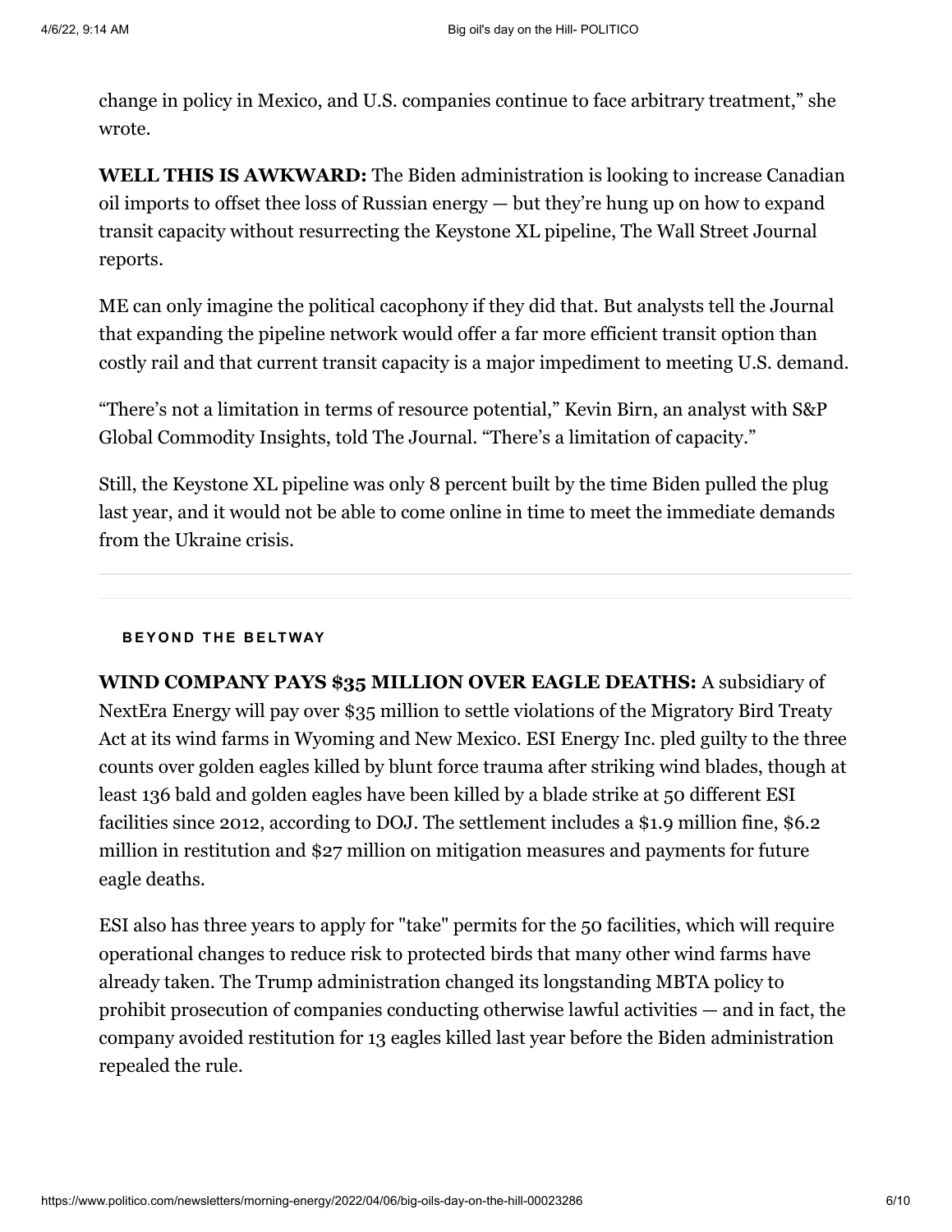**RUSSIAN OIL IS STILL IN PLAY:** The European Union isn't banning oil imports from Russia under its latest sanctions plan, focusing instead on the country's small coal imports into the bloc. The move indicates that an oil ban, which would be devastating for Russia, is likely not going to be in play any time soon, with German officials spurning the idea because of their current dependence on Russian fossil fuels.

One German official told POLITICO's Barbara Moens that it would take months for the country to get into a position to quit Russian oil, and that banning gas imports was simply impossible. [Read more from Barbara.](https://subscriber.politicopro.com/article/2022/04/eu-avoids-imposing-sanctions-on-russian-oil-despite-war-crimes-in-ukraine-00023029)

**PENNSYLVANIA RGGI SAGA:** Pennsylvania had been close to joining the Northeastern carbon market after Republicans failed to block the proposal in the commonwealth' senate, [POLITICO's Jordan Wolman reports,](https://subscriber.politicopro.com/article/2022/04/pennsylvania-set-to-join-rggi-after-failed-override-vote-but-lawsuits-aim-to-derail-the-move-00023225) but the state will have to wait a bit longer after a court paused the process. Membership in the trading block was a major climate goal for Gov. Tom Wolf, and Pennsylvania would be the first big fossil energyproducing state to join.

**UNITED CEO PRESSES FOR SAF CREDIT:** United Airlines CEO Scott Kirby called [on congressional leaders Tuesday to "take prompt action" to combat climate change by](https://subscriber.politicopro.com/f/?id=0000017f-fb64-d59b-a5ff-fbfe4bbe0000) passing the proposed tax credit for sustainable aviation fuel. The House-passed budget [reconciliation package included a refundable SAF tax credit that would begin at \\$1.25 p](https://legislation.politicopro.com/bill/US_117_HR_5376)er gallon for blenders, which Kirby called "the most important action we can take in the near term" with respect to aviation. "Scaling SAF quickly is critical to reducing aviation's climate impact. However, the high costs of SAFs compared with fossil fuel is a major barrier to their production and use," he wrote.

A message from AVANGRID: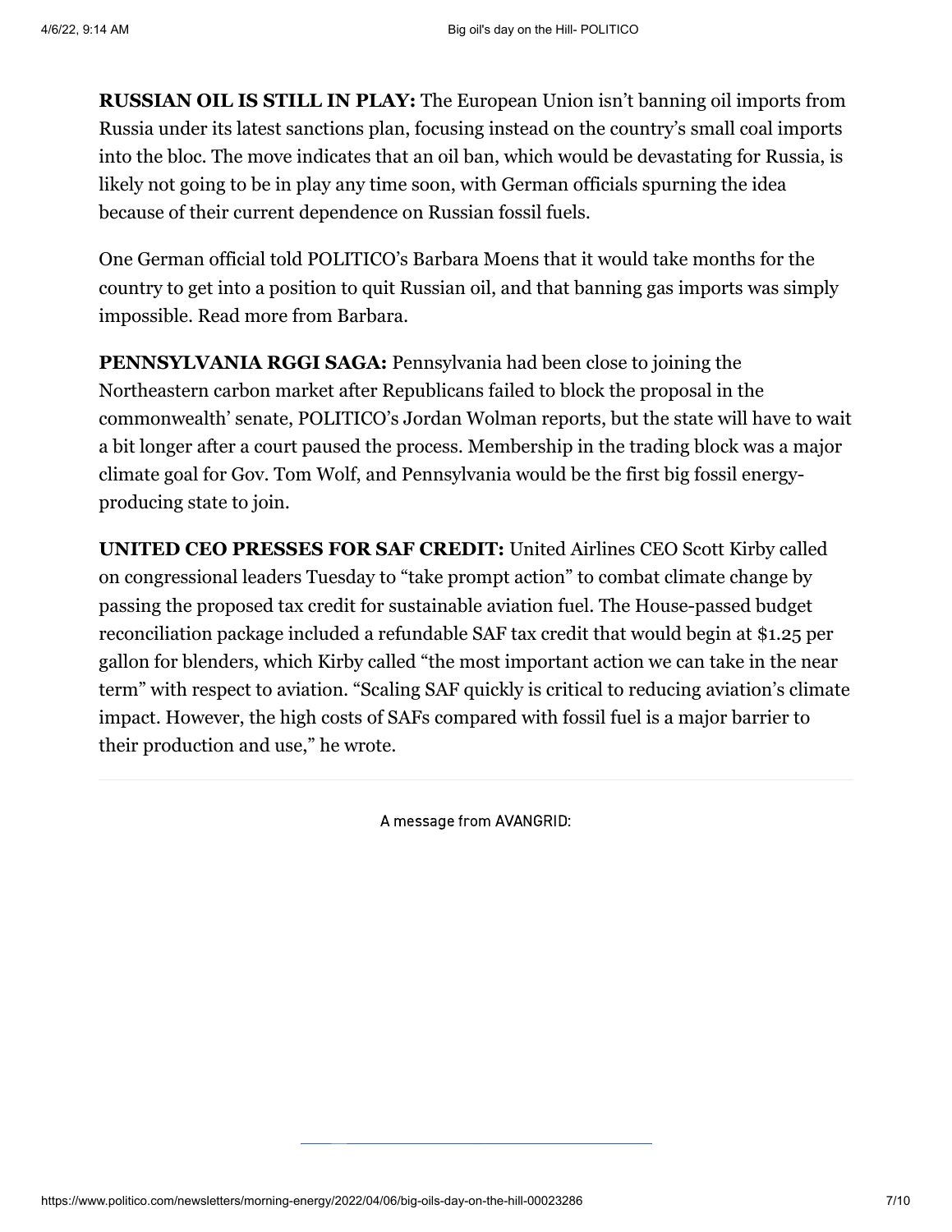

#### **T H E G R I D**

— "[Cuba struggles to buy fuel as imports from Venezuela dwindle,](https://www.reuters.com/business/energy/cuba-struggles-buy-fuel-imports-venezuela-dwindle-data-2022-04-05/)" via Reuters.

— "[Chevron Looks to Reduce Operating Expenses as It Steps Up Production](https://www.wsj.com/articles/chevron-looks-to-reduce-operating-expenses-as-it-steps-up-production-11649158200)," via The Wall Street Journal.

[— "Solar trade group finds widespread product cancellations and delays due to tariff](https://subscriber.politicopro.com/article/2022/04/seia-three-quarters-of-panel-deliveries-already-cancelled-or-delayed-due-to-tariff-probe-00023062) probe," via POLITICO.

— "[Forecasters Face Loss of Data as Weather Balloon Flights Are Cut](https://www.nytimes.com/2022/04/05/climate/weather-forecast-data.html)," via The New York Times.

### **THAT'S ALL FOR ME!**

A message from AVANGRID:

Strong communities are more sustainable, and business has a role in building a better society. Because our customers, our communities, and every one of us deserves a future built on clean energy. Learn more about how we're [leading the way there.](https://ad.doubleclick.net/ddm/clk/525248062;333006287;b)

# **Follow us on Twitter**

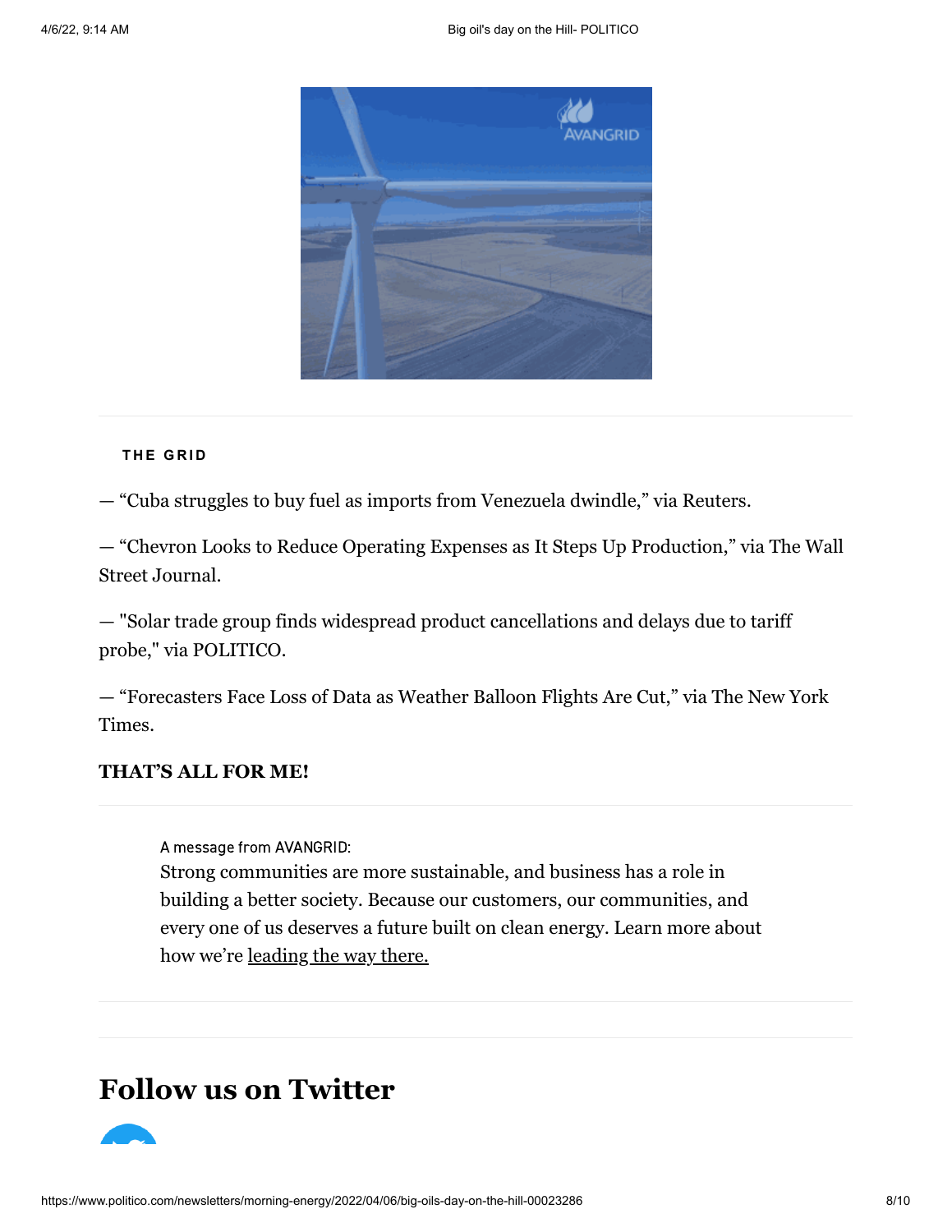# **Matt Daily [@dailym1](https://twitter.com/dailym1) Gloria Gonzalez [@ggonzalez2176](https://twitter.com/ggonzalez2176) Matthew Choi [@matthewchoi2018](https://twitter.com/matthewchoi2018) Zack Colman [@zcolman](https://twitter.com/zcolman) Alex Guillen [@alexcguillen](https://twitter.com/alexcguillen) Ben Lefebvre [@bjlefebvre](https://twitter.com/bjlefebvre) Annie Snider [@annelizabeth18](https://twitter.com/annelizabeth18) Kelsey Tamborrino [@kelseytam](https://twitter.com/kelseytam) Catherine Morehouse [@cmorehouse10](https://twitter.com/cmorehouse10) Josh Siegel [@SiegelScribe](https://twitter.com/SiegelScribe)**

## **FOLLOW US**



[About Us](https://www.politico.com/about-us)

[Advertising](https://www.politico.com/advertising)

[Breaking News Alerts](https://www.politico.com/subscribe/breaking-news-alerts)

[Careers](https://www.politico.com/careers)

[Credit Card Payments](https://www.politico.com/payment)

[Digital Edition](http://edition.pagesuite-professional.co.uk/Launch.aspx?bypass=true&PBID=74262970-aa07-44b3-80c8-21fa8a8ac376)

[FAQ](https://www.politico.com/faq)

[Feedback](https://www.politico.com/feedback)

[Headlines](https://www.politico.com/politics)